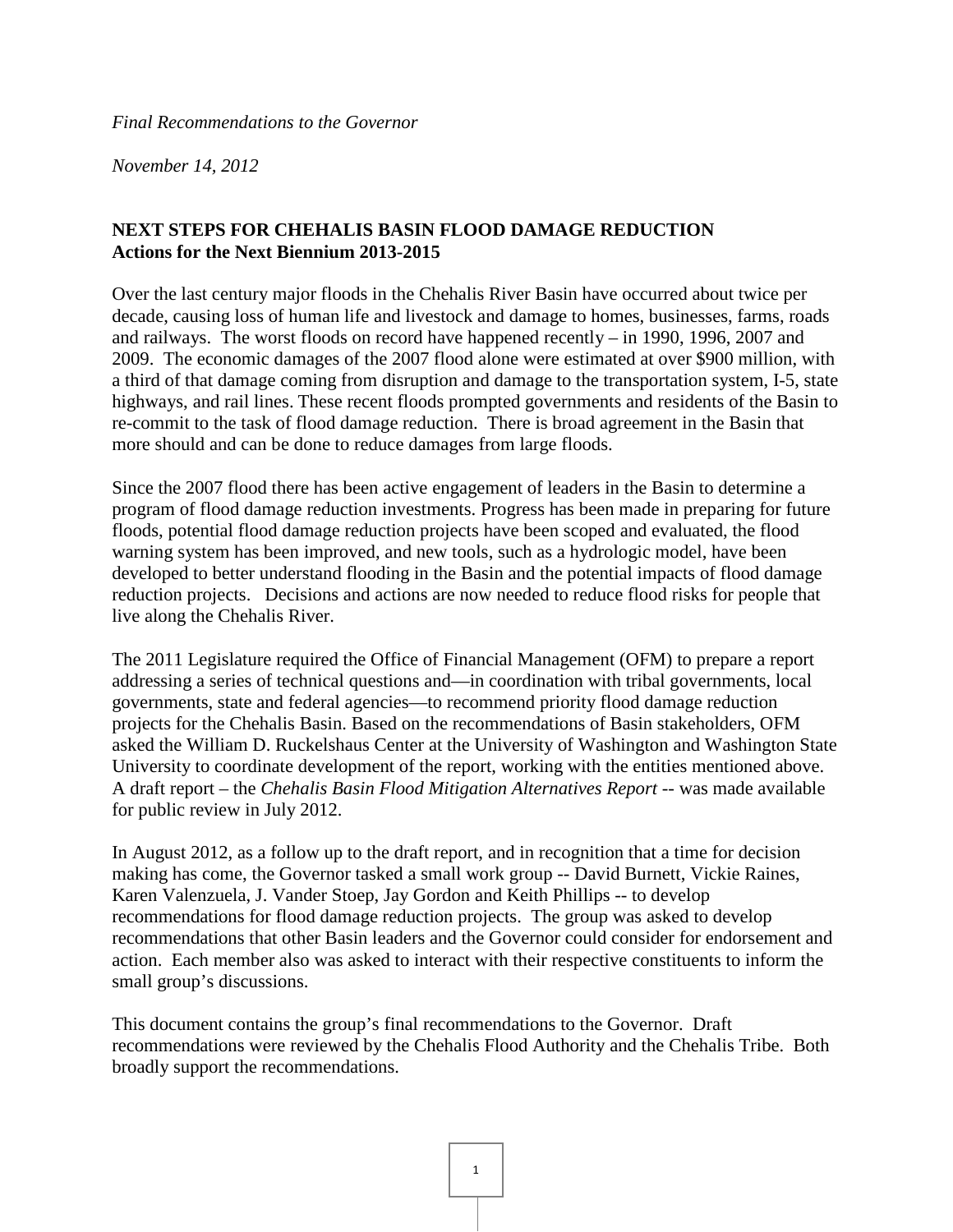## **OBJECTIVES**

Flooding from the mainstem of the Chehalis River and tributaries impacts people and communities throughout the Basin; accordingly a Basin-wide approach to reducing flood damages is needed. A Basin-wide approach needs to significantly reduce flood damage for people and communities throughout the Basin by maximizing benefits and avoiding or minimizing adverse human and environmental impacts of flood damage reduction actions. It needs to ensure public safety and protect key community infrastructure and maintain public services during emergencies. A Basin-wide approach can't solve one community's flooding problems by making another community's problems worse.

A Basin-wide approach to flood damage reduction must go hand in hand with improvements in the environmental health and resiliency of the Basin. Flood damage reduction projects must avoid or fully mitigate environmental impacts. Floodplains, water, and shorelines should be managed in ways that reduce future flood damage and enhance overall environmental conditions and habitat for aquatic species. Fish mitigation and enhancement projects should be implemented in concert with flood damage reduction projects. It is critical that harvestable resources of the basin are increased as flood damage is reduced.

Even with efforts to reduce flood damages, flooding is a natural occurrence and will continue to occur. Communities need to be as prepared as possible with flood warning and emergency response systems. Future development in the Basin should not put more people or development in harm's way, and should not increase damages or costs to people already living in and using the floodplain. By planning ahead, respecting what the river can do, and managing floodplains smartly, the Basin can reduce the risks from future floods.

#### **STRATEGY**

A great deal of research has been completed on flooding in the Chehalis Basin and options to reduce flood damages. Much has been learned since the 1996, 2007 and 2009 floods, and much work has already been accomplished to protect people and property in the Basin from potential future flood damages. These recommendations set forth a two-fold course of action over the next two years that promotes real improvements through implementation of a series of known smaller-scale projects and investments to reduce flood damage, and completes the analysis needed for decisions about the best mix of additional large and small-scale projects to significantly reduce flood damages in the future.

Based on current knowledge, the group believes a combination of actions is needed to significantly reduce damages from major floods. The emphasis is on substantial damage reduction from flood events like those in 1996, 2007 and 2009, although many of the projects contemplated also would reduce damages from more frequent, less severe flooding. Actions needed include: (1) large-scale capital projects affecting a broad geographic area like a water retention, and/or improvements to protect Interstate 5; (2) smaller-scale capital projects with more localized benefits; (3) environmental projects to enhance overall conditions, aquatic habitat, and abundance of fish in the Basin; (4) land use management to help people already in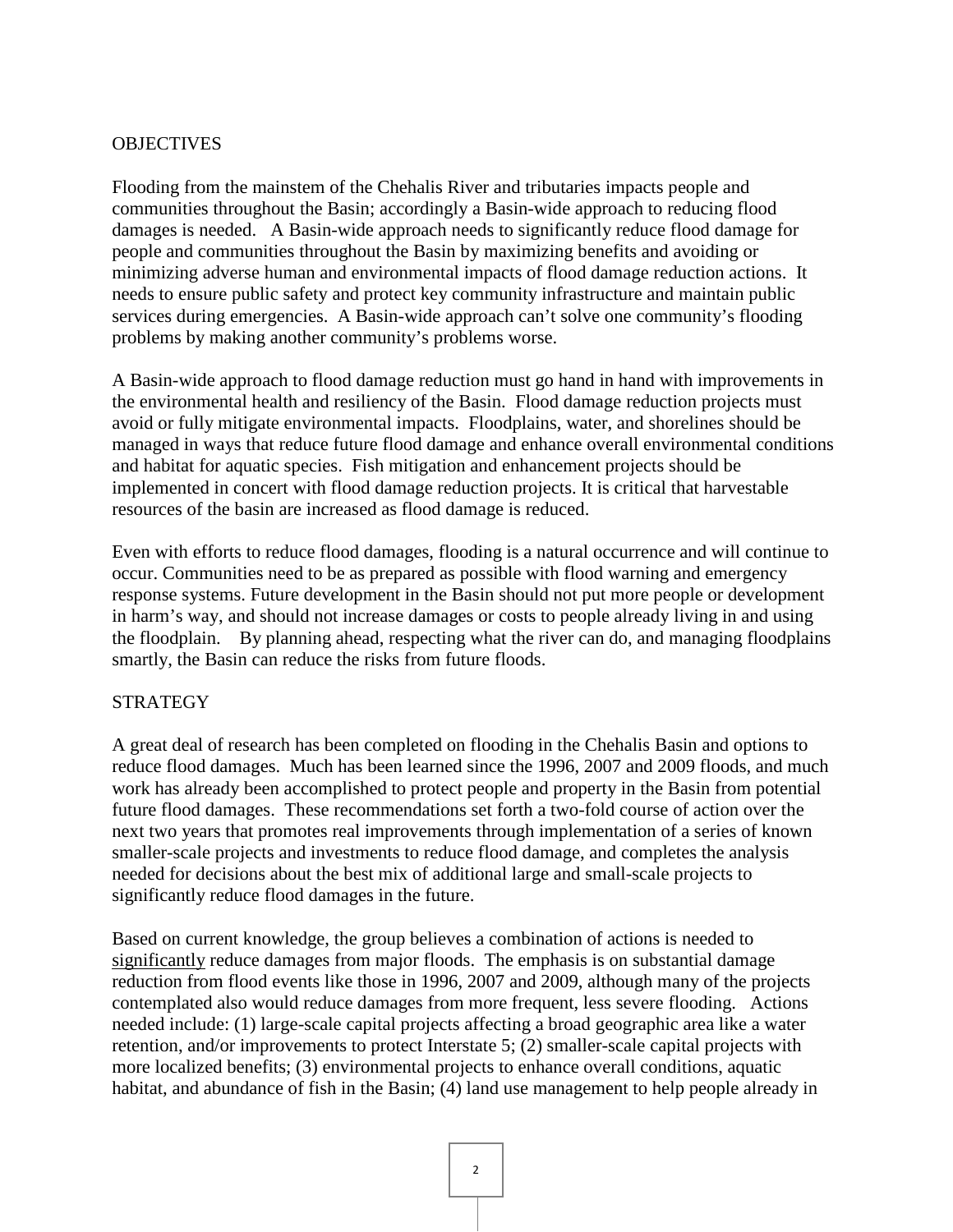the floodplain and reduce the potential that new development will increase flood damage; and, (5) an effective system of flood warning and emergency response.

No single project or set of projects will completely protect the Basin from all damage during major floods. There are significant differences amongst leaders in the Basin about the right balance for investment in each of the five categories of action, but there is broad agreement that some investment is needed in each category to substantially reduce flood damage. There also is agreement that we can act now with certainty to implement some actions; other actions, including large-scale capital projects, need more feasibility analysis before decisions about the best way to proceed can be made.

### *Large scale capital projects*

A number of water retention alternatives have been investigated over the last two decades. Based on exploring large and small water retention options, the only known single water retention project that is potentially feasible and could significantly reduce peak flood elevations (and thereby reduce flood damages) for both upstream and downstream communities during major flooding is a large upstream water retention or storage facility on the mainstem of the Chehalis River. Such a structure could hold back storm flows when the mainstem of the Chehalis is the principal source of major flooding, and it could hold back mainstem flows when tributaries like the Skookumchuck and Newaukum are flooding.

Preliminary feasibility studies on a large upstream water retention structure have been done; however, at this time, it is not yet known whether this type of water retention structure is actually feasible. The next steps are to refine the engineering designs, further study dam safety, and identify more specifically the implications for water quality, quantity, and aquatic species. When this additional information is available, the assessment of the economic benefits weighed against its cost of large upstream water retention will need further refinement.

We know from the studies done over the last year that there will be environmental impacts, and there is the potential for environmental benefits, from a large upstream water retention structure. We need to know if the optimum structure is one that would remain open to the river (and to the passage of out migrating salmon) except during flooding, or if the optimum structure would be one holding a permanent reservoir allowing the release of water during summer months with the potential to improve water quality downstream. We need to better understand how and where fish currently use the river and to know what it will take to fully offset any risks to fish and water quality from water retention. In order to build the necessary coalition of support, we need to determine whether and how a large-scale water retention structure could be packaged with other investments to significantly improve the conditions for fish in the Basin.

Given the potential of large-scale water retention to significantly lower peak flood elevations during major floods and thereby provide Basin-wide flood damage reductions, answering these questions should be a primary task for the coming biennium. Many of the analyses contemplated also would support other work in the Basin including smaller-scale capital projects, fish and ecosystem enhancement efforts, and land-use management.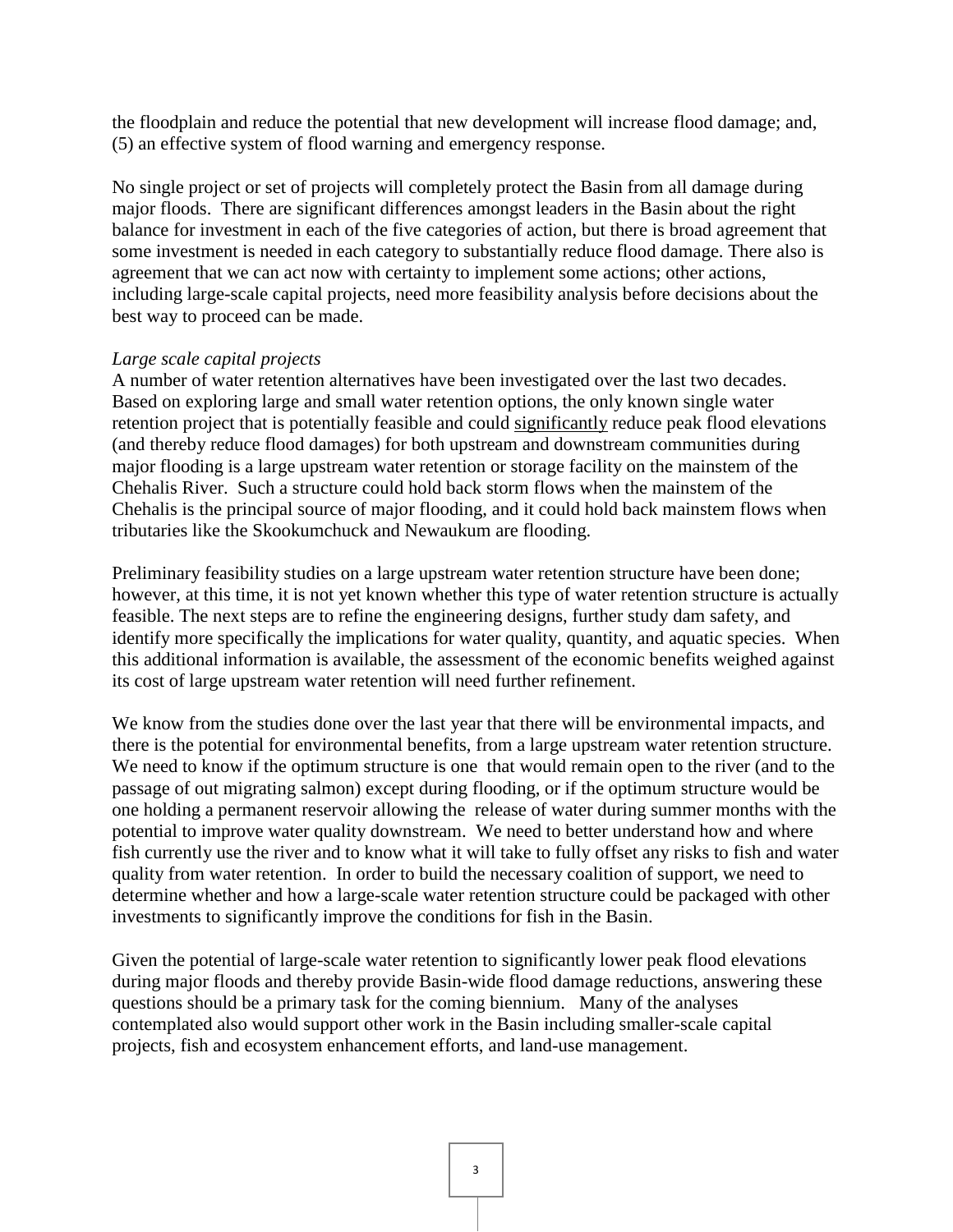Even with an upstream water retention structure, Interstate 5 would still require major flood protection investments in Chehalis and Centralia, though the investments would be smaller than otherwise would be needed. As the evaluation of a large upstream water retention facility is completed, there also is a need to complete evaluation of I-5 protection alternatives.

### *Smaller scale local projects*

With or without large-scale water retention, local projects will be needed to protect key infrastructure, control shoreline erosion, and improve water conveyance and drainage at key points in the Basin. A program of smaller projects aimed at protecting key infrastructure and priority areas through the Basin may provide a measureable reduction in damages from major floods. As the evaluations of large-scale water retention and I-5 protection alternatives are completed, we also should explore the benefits from a combination of smaller projects across the Basin, and continue to construct projects that provide near-term local flood damage reduction benefits. Further analysis of such a program will help determine how much damage reduction is possible, and at what cost, and provide additional context for considering large-scale projects.

### *Fish and ecosystem enhancement projects*

There should be a continued effort to explore options for a range of actions that can serve multiple benefits of flood damage reduction and environmental enhancement. There also is a need to develop a coordinated Basin-wide strategy with goals and objectives for enhancement of aquatic species and restoration of ecological functions in concert with flood damage reduction. At the same time there are a number of high priority actions that can be taken in the next biennium to improve conditions for aquatic species and floodplain function and improve understanding of how, when, and where fish use the Basin. These actions should be implemented.

### *Land use, flood warning, and emergency response*

The Basin has significantly improved its flood warning system, and individual Basin governments continue to improve their emergency preparedness efforts. Progress on floodplain management policies and programs also has been made, though additional improvements are both needed and possible. Further enhancements to state and local land use policies will help ensure new development and other land management activities do not increase the risk of additional flood-related damages and, to the extent possible, reduce damages and costs to existing development affected by flooding. It will also be important to continuously improve the information base and tools needed to understand flood impacts and to optimize actions to reduce flood damage while improving the environmental health of the Basin.

# WORKPLAN FOR THE NEXT TWO YEARS (2013-2015 state biennium)

- A. Determine the feasibility and, in consultation with Basin residents and leaders, select largescale capital projects that will significantly reduce flood damage across a large geographic area, including upstream water retention and I-5 improvements.
	- Determine the feasibility of upstream water retention. Determine the optimum water retention structure to meet the objectives of the goals of a Basin-wide solution, further define dam safety requirements and permitting feasibility, so that by December 2014 a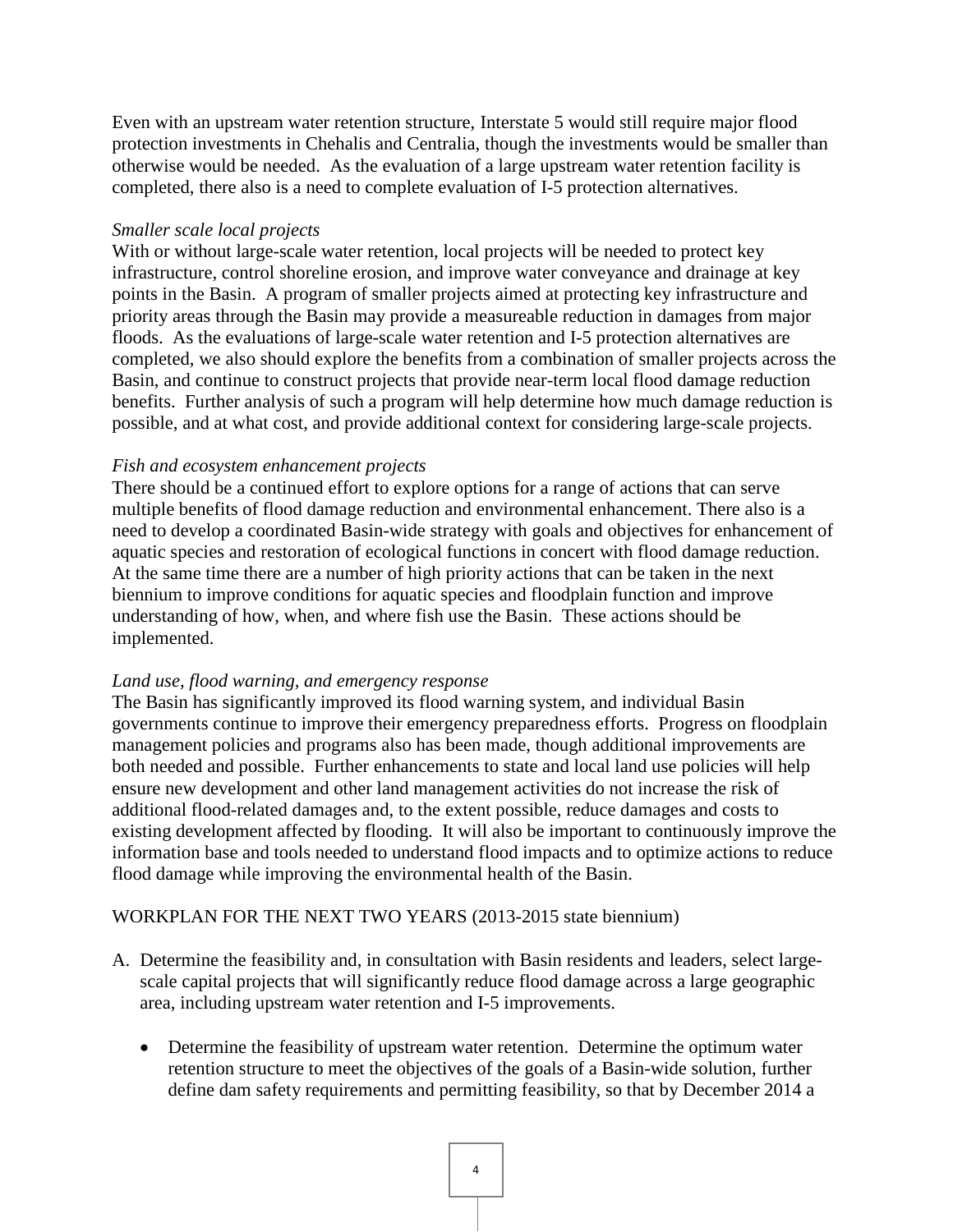policy decision can be made on whether to proceed to permitting a water retention facility as a preferred alternative. Determine the preferred water retention approach between a flood control only dam, multi-purpose dam or single-purpose dam that could be converted to multi-purpose in the future.

- Determine the best combination of walls, levees, pumps, bypasses and other structures needed to protect Interstate 5 traffic, the airport and key urban areas of Centralia and Chehalis, if a mainstem water retention facility is in place. Evaluate changes to the project that would be needed to secure comparable protection without a retention facility.
- B. Continue to invest in smaller projects that provide local flood benefits where any adverse flooding or environmental impacts can be avoided or mitigated. This could include protecting water treatment facilities, protecting shorelines, improving existing local levees, and improving water conveyance at bridges. Continue to explore smaller-scale projects that can provide flood damage reduction and environmental benefits, and, in consultation with Basin residents and leaders, identify and implement high priority projects.
- C. Evaluate the extent of flood damage reduction that could be possible through a Basin-wide program of smaller-scale projects. To the extent it is not already summarized in the Alternatives Report by the Ruckelshaus Center, summarize existing information (and any new information) on what is known about the relative contribution to reduction in peak flood level elevations (and concomitant flood damage reduction) from various floodplain management practices, including channel dredging, riparian wetland restoration, forest practices, flood easements on farm lands, road maintenance, removing bridges and constrictions, and removing, protecting, or avoiding floodplain development.
- D. Develop and implement a coordinated strategy with goals and objectives for improving the conditions for fish and ecological function in the Basin in conjunction with flood damage reduction projects and implement known initial high priority projects.
- E. Implement a strategic program of buyouts and flood proofing for structures that have recurring damage requiring frequent public and private expenditures for repairs after flood events.
- F. Continue to improve the Chehalis Basin hydrologic model and other data and analysis that support understanding of potential flood impacts and optimization of flood damage reduction actions.
- G. Ensure flood warning and flood preparedness systems are ready and effective for the public and emergency responders.
	- Coordinating Basin-wide flood awareness and provide opportunities for people living and working in the floodplain to be aware of risks, warning systems, and emergency preparedness and response.
	- Ensuring emergency supplies and equipment are available and ready at the start of each flood season.
	- Maintaining the flood warning system.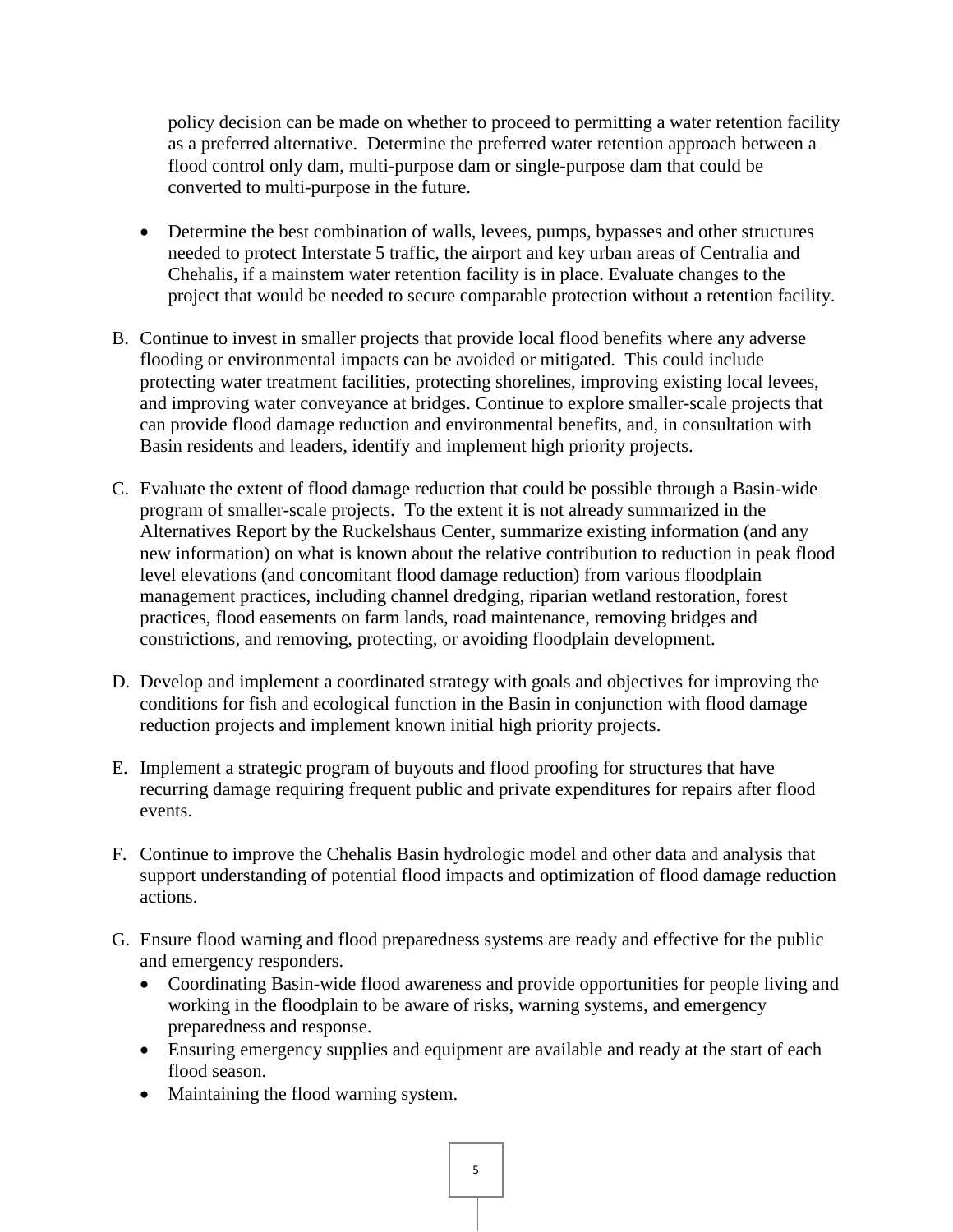• Conducting training and drills.

We recognize that to realize this effort, additional and ongoing work will be required of the state agencies with relevant expertise and responsibilities, including the Departments of Fish and Wildlife, Ecology, Natural Resources, Commerce and Transportation.

# MOVING FORWARD

We believe implementation of these recommendations will involve an ongoing investment of time and expertise as well as the capital investments contemplated above. Through our work together and with the Flood Authority and the state team, we see the value of a policy-task force of Basin leaders with the Governor's Office working in concert with technical and other advisors. Although the work we were originally asked to do is complete with these recommendations, we respectfully offer that, if requested, we could continue to serve as a policy task force through this fiscal year, shepherding this effort through the Legislative process and its initial implementation. We see an ongoing role in this remainder of this fiscal year to:

- Communicate with the legislature and other opinion leaders as the legislature considers the Governor's recommendations.
- Oversee initiation of the critical path fish studies in a manner that is transparent, objective and trusted by the interested parties.
- Oversee development of the technical scopes of work and requests for proposals for the other dam feasibility studies and other programmatic recommendations so that the work can start immediately once the budget is approved.
- Assist with transition to whatever governance and management structure may be put in place for the 2013-2015 biennium.

Lead roles will need to be determined in this fiscal year so work elements of the framework are ready to go and can be accomplished in 2013-15 biennium. These include lead roles for:

- Dam scoping including engineering, geotech, fish studies, benefit cost, hydraulics/hydrology, permit scoping, and project management.
- Aquatic species and ecosystem enhancement strategy and projects.
- Identification and analysis of a suite of smaller scale capital projects.
- Implementing a comprehensive approach reducing repetitive loss and land use.

This effort will require robust ongoing management and governance to be successful, especially in the timelines contemplated.

In the short term, we recommend that, whether you choose to continue with a policy task force such as ours or not, you ensure a project manager to coordinate the work. We also recommend a team of technical experts be convened to develop scopes of work and requests for proposals for the work contemplated to start immediately at the beginning of the next biennium. This group should rely heavily on expertise from the current state team and the Chehalis Tribal staff and bring in other expertise as appropriate. There is a need to begin some of the fish studies in this fiscal year to have the data and analysis ready in time for key decisions in the next biennium. In